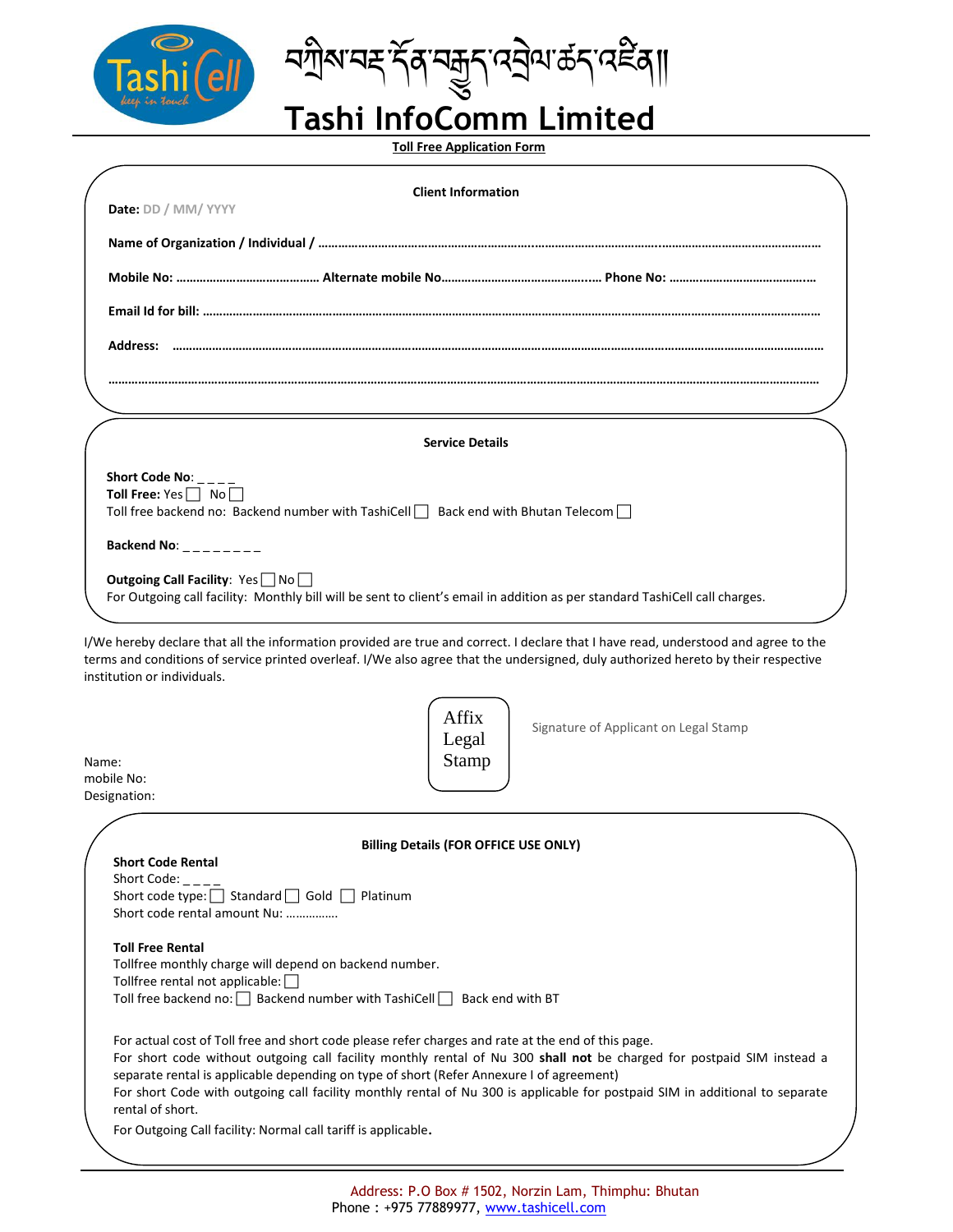

ᡪᢆॺ<sub>ඁ</sub>ᡆᡟᢋᡪᢆᠬᢋᡆᡆᢆ᠋ᢛᡪᢆᠬ᠋ᢛᠯ

# **Tashi InfoComm Limited**

**Terms and conditions.**

# **1. DEFINITION**

- 1.1 "Short Code" shall mean the creation and allocation of unique number identifier that Client's customers can dial to avail the serviced provided by the Client. The Short Code shall be four digits in length and be routable in TICL's network.
- 1.2 "Voice Calls" shall mean voice traffic to be terminated on the Short Code allocated to the client by TICL.
- 1.3 "SMS" shall mean SMS originated by subscribers of TICL and terminated on the Client's application behind the Short Code.
- 1.4 "Toll Free" shall mean the free termination of calls or SMS originated by TICL subscribers on the Short Code allocated to the Client.
- 1.5 "Services" shall mean the voice and/or short text messaging services used by Client's customers to interact with the agents or applications hosted by the Client to support its customers.

# **2. SCOPE**

That this contract shall be limited to the creation, allocation, routing of the Short Code identifier and termination of voice and SMS on the allocated short code. The contract shall include support services for ensuring the proper routing of the Short Code but excludes any works pertaining to Client's handling of the terminated traffic.

# **3. ROLE AND RESPONSIBILITY OF THE CLIENT**

- 3.1 That the Client shall use the allocated Short Code for the purpose of providing support and information to its own customers and shall not use the Short Code for other purposes such as campaigns, marketing, etc.
- 3.2 That the Client acknowledges that TICL shall not be responsible/liable for all or any of the acts and omissions of Client arisen while implementing the terms and conditions specified herein the contract.
- 3.3 That the Client also acknowledges that **TICL** shall not be responsible in any manner due to errors caused by the Client.
- 3.4 That the Client shall not send any unsolicited messages, spam and other malicious messages to any of the destinations.
- 3.5 That the Client shall be solely responsible at its own cost for obtaining all necessary approvals, sanctions, permissions, copyrights, licenses for providing the service to its customers from any Municipal, Local, Regional or Government Authority or any duly authorized public servant.
- 3.6 That the Client may suspend Short Code service from the TICL if:
	- a) There is a breach of terms stated herein by TICL;
	- b) The contract is terminated or not renewed;
	- c) The Client is directed by regulatory authorities or a court of law to do so.

# **4. ROLES AND RESPONSIBILITY OF TICL**

- 4.1 That the SLA TICL shall provide all the necessary assistance during the tenure of this service. Critical issues of delay in termination and throughput issues shall be addressed in minimum possible time. TICL shall ensure uptime of 99.90% per year.
- 4.2 That the TICL shall provide following to the Client:
	- Short Code: A four Digit Short Code identified by the Client, after verification of its availability.
	- Routing of Short Code: The Short Code allocated to the Client shall be routed to the backend number of either TashiCell or Bhutan Telecom Network for further connection to the Contact Centre hosted by the Client. The interconnection framework between TICL and Bhutan Telecom shall be used for this service.
	- Toll Free: All traffic originating from TICL network and terminating on the identified Short Code shall be provided without levying any charge to the originating party.
	- Support services for testing and commissioning of the service and maintenance support for issues faced with regards to the short code services within TICL network.
	- 99.90% uptime of the service.
- 4.3 That the TICL may suspend Short Code service to Client, if:
	- a) There is a breach of terms stated herein by the Client;
	- b) The service is terminated or not renewed; and
	- c) TICL is directed by regulatory authorities or a court of law to do so.

# **5. CHARGES & CONSIDERATION**

- 5.1 That for the Short Code serviced provided by TICL, the Client shall pay charges as enumerated under clause 15 Charges and rates. The rates levied by TICL are exclusive of any taxes or levies.
- 5.2 That the **TICL** shall be responsible to send the invoices to Client within one week of the end of the billing cycle. For the sake of clarity, the billing cycle shall be on a monthly basis unless agreed otherwise by the parties. The **Client** shall be responsible to pay the Invoice before the due date stipulated in the agreement. A penalty amounting to 2% per month or part thereof on the outspreading amount shall be levied for late payments.
- 5.3 That the Client shall be responsible to keep its billing address updated at all times to ensure proper delivery of the monthly Invoices. Unless agreed otherwise, electronic invoices are sent to the email address identified by the Client and no separate invoices shall be generated or mailed.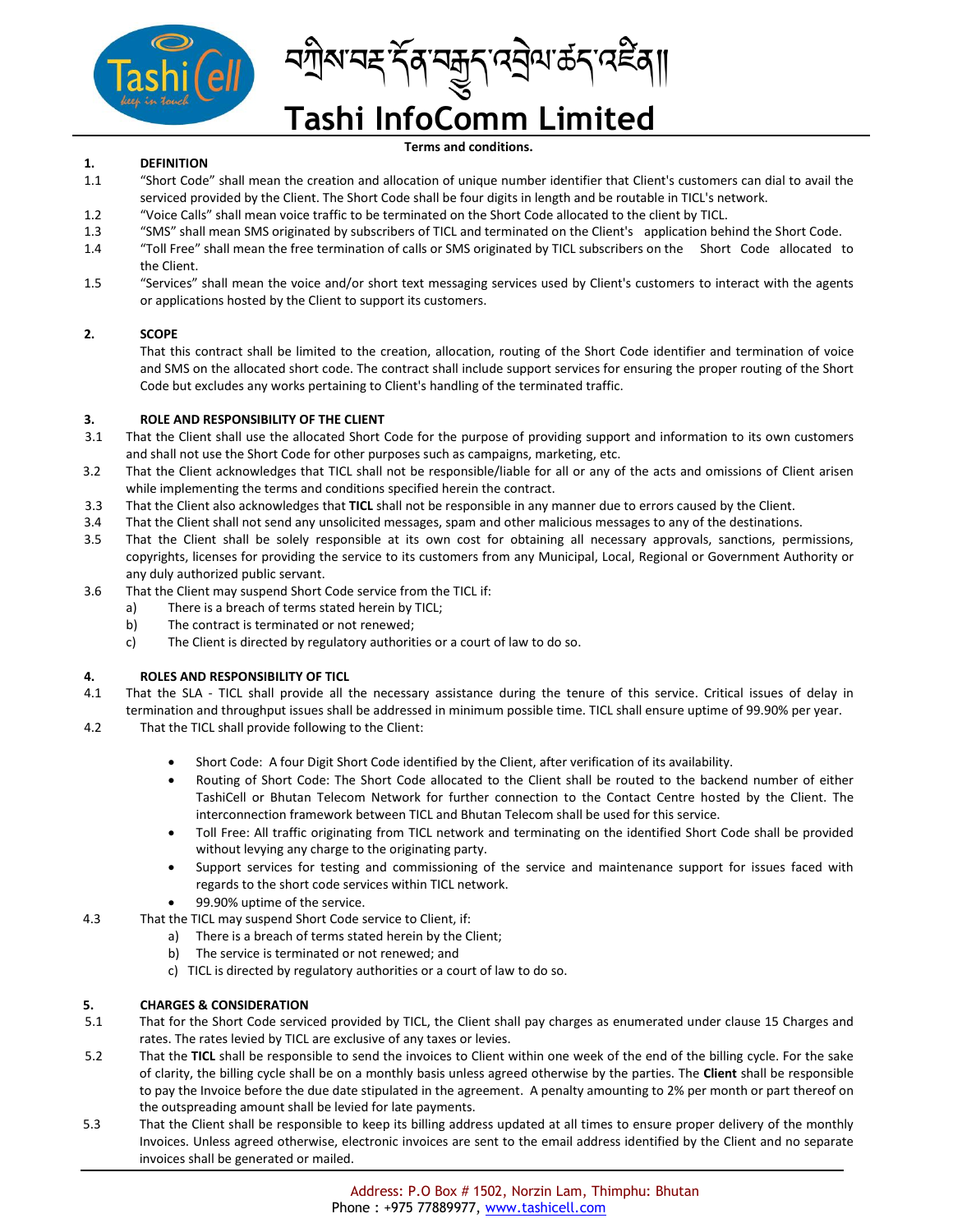

# **6. INDEMNITY & LIABILITY**

- **6.1** That all damages, such as those caused by Force Majeure, indirect (material and immaterial), pure or consequential, immaterial and/or financial, special, incidental or punitive damages, including but not limited to loss of profit, loss of revenue, customers of the other Party, loss of data, loss of use, loss of savings, loss of goodwill or opportunity, or interruption of service, are excluded from each Party's liability, provided the damage has not been done intentionally and maliciously.
- **6.2** That the Client shall indemnify and/or hold TICL harmless from and against all liabilities, damages, losses, claims, costs, penalties, suits or actions suffered by TICL arising out of or resulting from, in whole or in part, a default, negligence or wilful misconduct or breach of the terms and conditions of this contract by Client and /or its employees.
- **6.3** That the TICL shall indemnify the Client against all liabilities, damages, losses, claims, costs, penalties, suits or actions suffered by Client in whole or in part, a default, negligence or wilful misconduct or breach of the terms and conditions of this contract by TICL and /or its employees.
- **6.4** That neither Party shall exclude or limit its liability if the damages suffered by other Party are caused by fraud or are caused recklessly, knowingly or having reason to know that it would be likely to result in such damage.
- **6.5** That neither party shall use the trade name or logo or any intellectual property of the other Party without prior written consent of the other party to this contract.

# **7. COMMENCEMENT OF THE SERVICES**

That the Parties agree that the Short Code Services shall come into force within one week of execution of this contract or on a mutually agreed date whichever is earlier. The service commencement date shall be considered as the date for start of Invoicing.

# **8. DURATION AND TERMINATION**

- 8.1 That the terms shall be valid from the date of execution of this agreement and shall be perpetual unless terminated by the parties by providing written notice as outlined under clause 8.2 below.
- **8.2** That either Party shall have the option to terminate this contract at any time by giving 1 months' notice in writing without assigning any reasons. The charges that are due or payable for use of the service until such termination shall be paid to TICL by the Client within 15 days of service termination date.
- **8.3** That in the event any party to this contract commits a material breach of any of the provisions of this contract the other Party may, at its option and without prejudice to its other rights and remedies, give the defaulting party 15 days written notice to rectify the breach. In the event the defaulting party fails to rectify/remedy the breach, this contract shall, at the option of the non-defaulting Party, stand terminated without any contest / recourse.
- **8.4** Notwithstanding the above Clauses, TICL may terminate the service if Client defaults in the payment of the Invoices within a reasonable period of time
- 8.5 That it is expressly agreed that TICL shall not be held liable directly or indirectly to third party for the use of the services, which is being provided by Client in the event of any claim made by the third party on account of the breach or violation of IPR or any right accruing to the third party from the use of TICL Short Code services by the Client.
- 8.6 That both the parties agree and acknowledge that they shall always, during the existence of the contract are bound by and comply with the directions, rules, regulations and notifications issued by various statutory authorities in Bhutan enforced from time to time.

#### **9. ASSIGNMENT**

That neither Party hereto shall have the right to assign or otherwise transfer, in whole or in part, any of its rights and obligations under this contract, and /or any contract entered into between the Parties hereto under this contract to any person or entity without prior written consent of the other Party hereto, except that either Party may assign this CONTRACT to an affiliate or to a successor to all or substantially all of the assets or business of such Party.

#### **10. SEVERABILITY**

That if any provision of this contract is found by any Government or administrative body of competent with jurisdiction to be invalid or unenforceable, the invalidity or un-enforceability of such provision shall not invalidate the other provisions of this Agreement and all provisions not affected by such invalidity or un-enforceability shall remain in full force and effect. The parties hereby agree to replace any invalid or unenforceable provisions with valid or enforceable provisions, which would facilitate to achieve to the greatest extent possible the economic, legal and commercial objectives of the invalid or unenforceable provision.

#### **11. FORCE MAJEURE**

Neither of the Party shall be liable for any delay or deficiency in the performance of its obligations if this delay is imputable to force majeure. Following events are considered to be force majeure (not exhaustive list): act of God, flood, earthquake, storm, thunderstorm, frost, explosion, lighting, fire, epidemic, war, outbreak of hostilities (whether or not war is declared), riot, strikes or the labour unrest, civil or military disturbance, embargo, social conflicts, sabotage, fiber or cable cut,